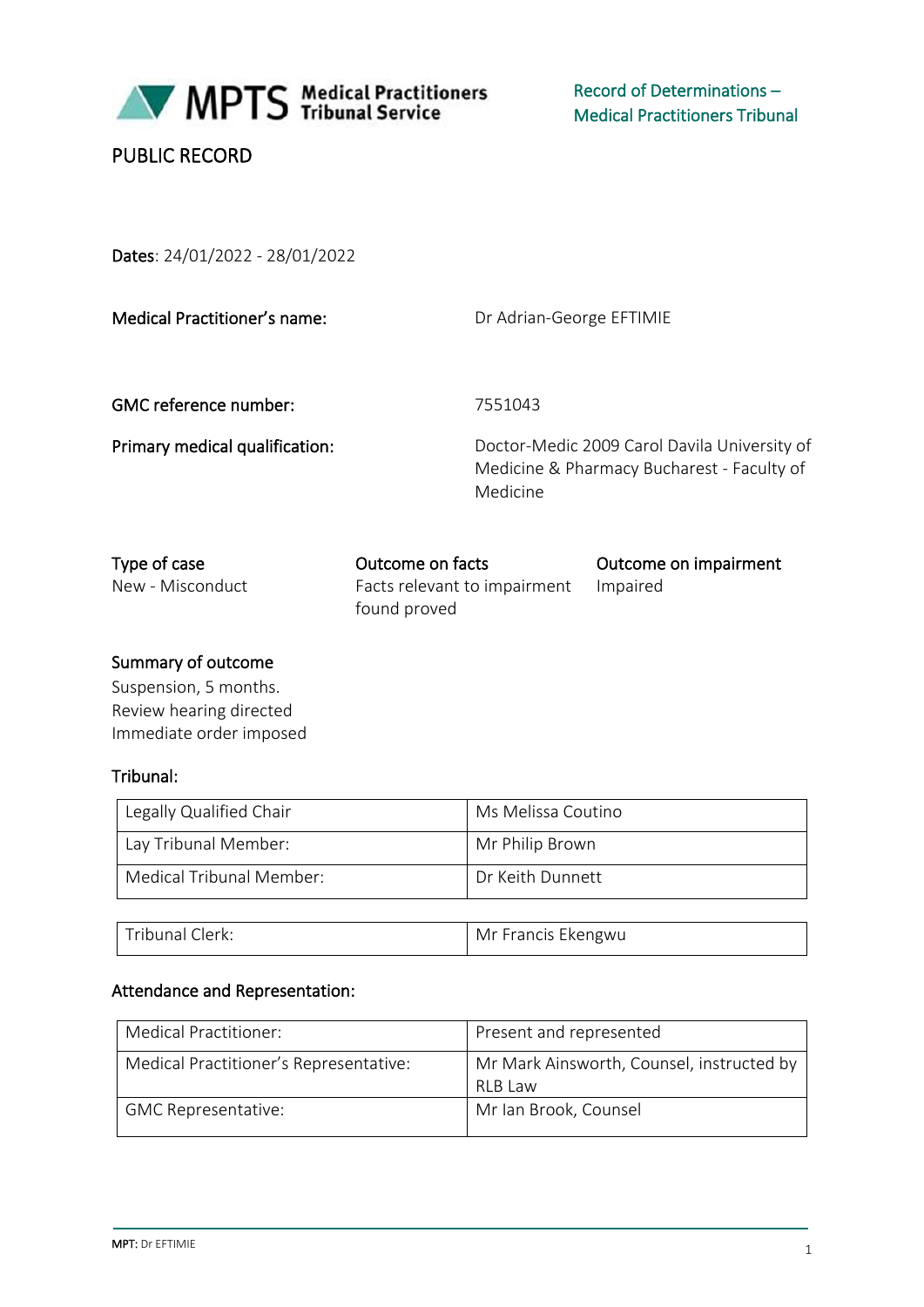### Attendance of Press / Public

In accordance with Rule 41 of the General Medical Council (Fitness to Practise) Rules 2004 the hearing was held in public.

### Overarching Objective

Throughout the decision making process the tribunal has borne in mind the statutory overarching objective as set out in s1 Medical Act 1983 (the 1983 Act) to protect, promote and maintain the health, safety and well-being of the public, to promote and maintain public confidence in the medical profession, and to promote and maintain proper professional standards and conduct for members of that profession.

### Determination on Facts and Impairment - 26/01/2022

1. Dr Eftimie started his primary medical qualification in 2009 and graduated in medicine in January 2016 from Carol Davila University of Medicine & Pharmacy Bucharest. Prior to the events which are the subject of the hearing, Dr Eftimie attained a training post in General Surgery in Bucharest. Dr Eftimie then completed his training and received the title of 'Specialist Doctor in General Surgery' and worked in this role for almost two years until December 2017 in Bucharest.

2. Dr Eftimie came to England in January 2018 and was employed at Pilgrim Hospital, Boston, ("the Hospital"). Dr Eftimie worked as a CT1 general surgery junior doctor and continued in this role until January 2021 when he resigned. At the time of the events with which this hearing is concerned Dr Eftimie was practising as a CT1 in General Surgery, a junior doctor grade.

3. The allegation that has led to Dr Eftimie's hearing relates to his involvement in the treatment of Patient A.

4. On 18 December 2018, Dr Eftimie was involved in the care of Patient A at the Hospital. Patient A was pronounced dead at 12.11 hours, but Dr Eftimie made a retrospective entry in Patient A's clinical record adjacent to a time of 10:31 and wrote a prescription for antibiotics with a time stamp of 10.45. It is alleged that the entries made by Dr Eftimie were deliberately and dishonestly designed to conceal the fact that he had not prescribed a dose of antibiotics to Patient A prior to their cardiac arrest.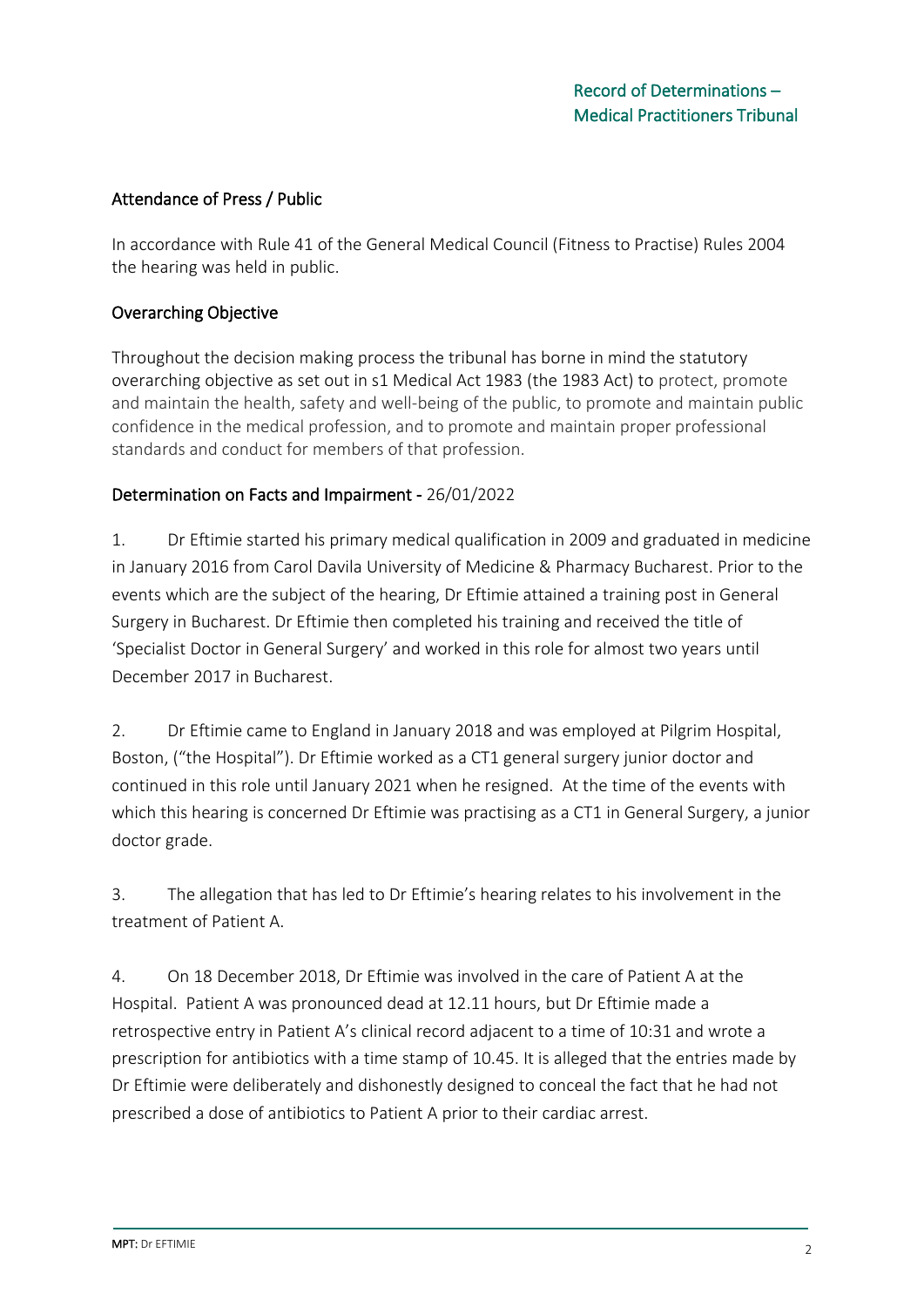#### The Allegation and the Doctor's Response

5. The Allegation made against Dr Eftimie is as follows:

That being registered under the Medical Act 1983 (as amended):

- 1. On 18 December 2018 you were involved in the care of Patient A at Pilgrim Hospital in Boston and after Patient A was pronounced dead at 12.11hrs you wrote:
	- a. "Needs IV Antibiotics ASAP" in the A/E Clinical Notes section of Patient A's Accident and Emergency Record ('the Record'), adjacent to a date and time stamp of "18/12/2018 10:31";
	- b. a prescription for a STAT dose of IV Tazocin 4.5g, with a date and time stamp of "18/12/18 10:45", in the Assessment Proforma of the Record.

#### Admitted and found proved

- 2. You knew that the entry described at paragraph:
	- a. 1a had not been made at 10:31;
	- b. 1b had not been made at 10:45.

#### Admitted and found proved

3. Your actions as described at paragraphs 1a and 1b were designed to conceal the fact that you had not prescribed a STAT dose of antibiotics to Patient A prior to their cardiac arrest.

#### Admitted and found proved

- 4. Your actions as described at paragraph:
	- a. 1a were dishonest by reason of paragraphs 2a and 3;
	- b. 1b were dishonest by reason of paragraphs 2b and 3.

#### Admitted and found proved

And that by reason of the matters set out above your fitness to practise is impaired because of your misconduct.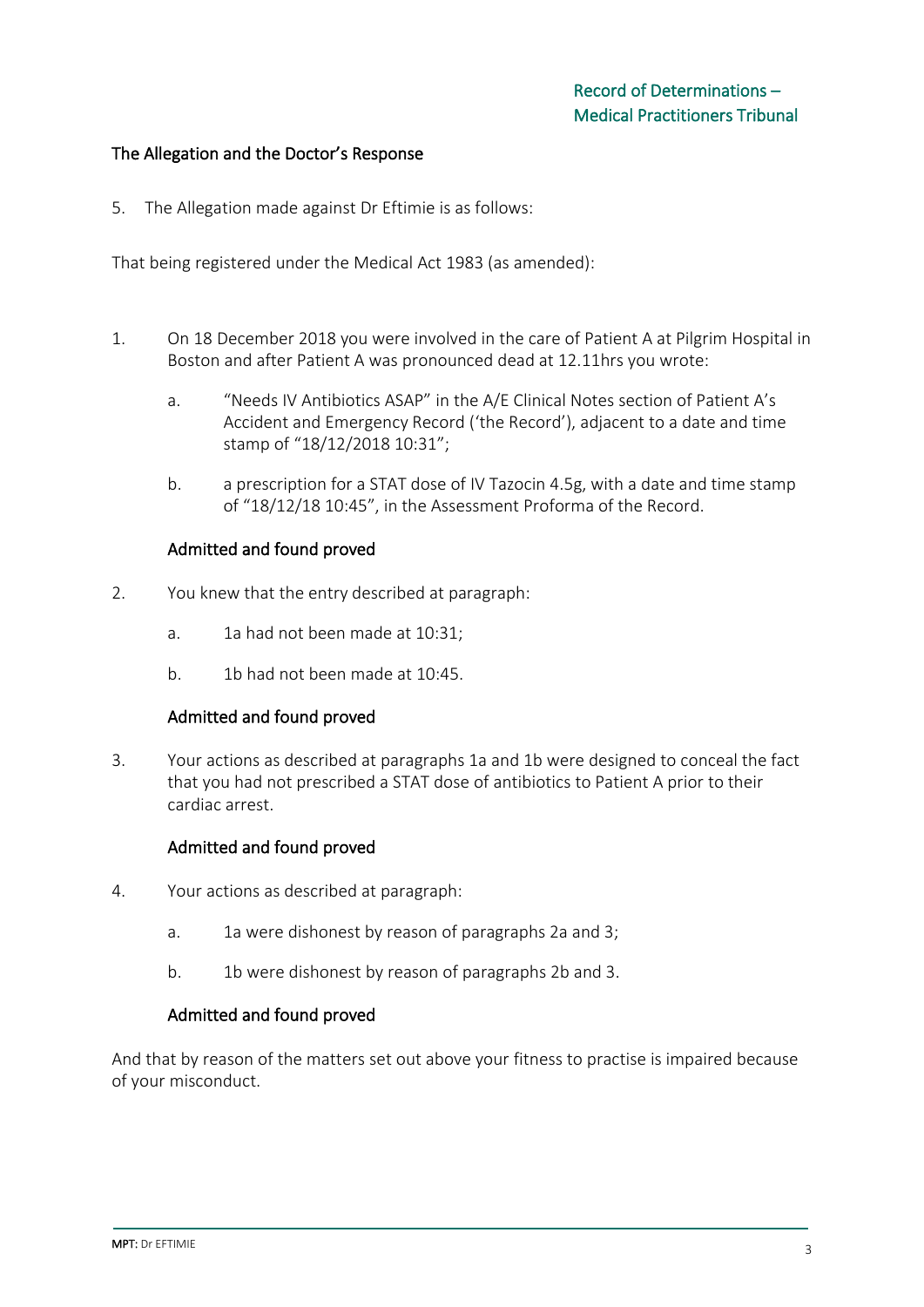## The Admitted Facts

6. At the outset of these proceedings, through his counsel, Mr Mark Ainsworth, Dr Eftimie made admissions to all paragraphs and sub-paragraphs of the Allegation, as set out above, in accordance with Rule 17(2)(d) of the General Medical Council (GMC) (Fitness to Practise) Rules 2004, as amended ('the Rules'). In accordance with Rule 17(2)(e) of the Rules, the Tribunal announced these paragraphs and sub-paragraphs of the Allegation as admitted and found proved.

### Impairment

### Documentary Evidence

7. The Tribunal had regard to the documentary evidence provided by the parties. This evidence included but was not limited to:

- Witness statement of Dr B, dated 16 December 2019;
- Witness statement of Ms C, dated 7 February 2020;
- Witness statement of Ms D, dated 17 February 2020;
- Witness statement of Dr E, dated 23 February 2020;
- Witness statement of Dr F, dated 25 February 2020;
- Witness statement of Dr G, dated 4 August 2020;
- Email from Dr I to Dr B, attaching Dr Eftimie's initial written account, dated 9 January 2019;
- Preliminary Investigation Report, dated 21 December 2018;
- Letter from Dr F to Dr B, dated 10 January 2019, attaching:
	- o Written account of Ms D, dated 18 December 2018;
	- o Written account of Ms C, undated;
	- o Accident and Emergency Record, dated 18 December 2018;
- Letter from Dr B to Dr Eftimie, dated 20 January 2019;
- Letter from Dr B to Dr I, dated 19 January 2019;
- Letter from Dr B to Dr Eftimie, dated 24 May 2019;
- Written account of Dr E, undated;
- Record of interview between Dr G and Dr F, dated 17 April 2019;
- Investigation Report, undated, including:
	- o Appendix 10; record of interview between Dr G and Dr Eftimie, dated 25 February 2019;
- Dr Eftimie's witness statement dated 15 September 2021; and
- Dr Eftimie's reflective statement, dated 20 January 2022.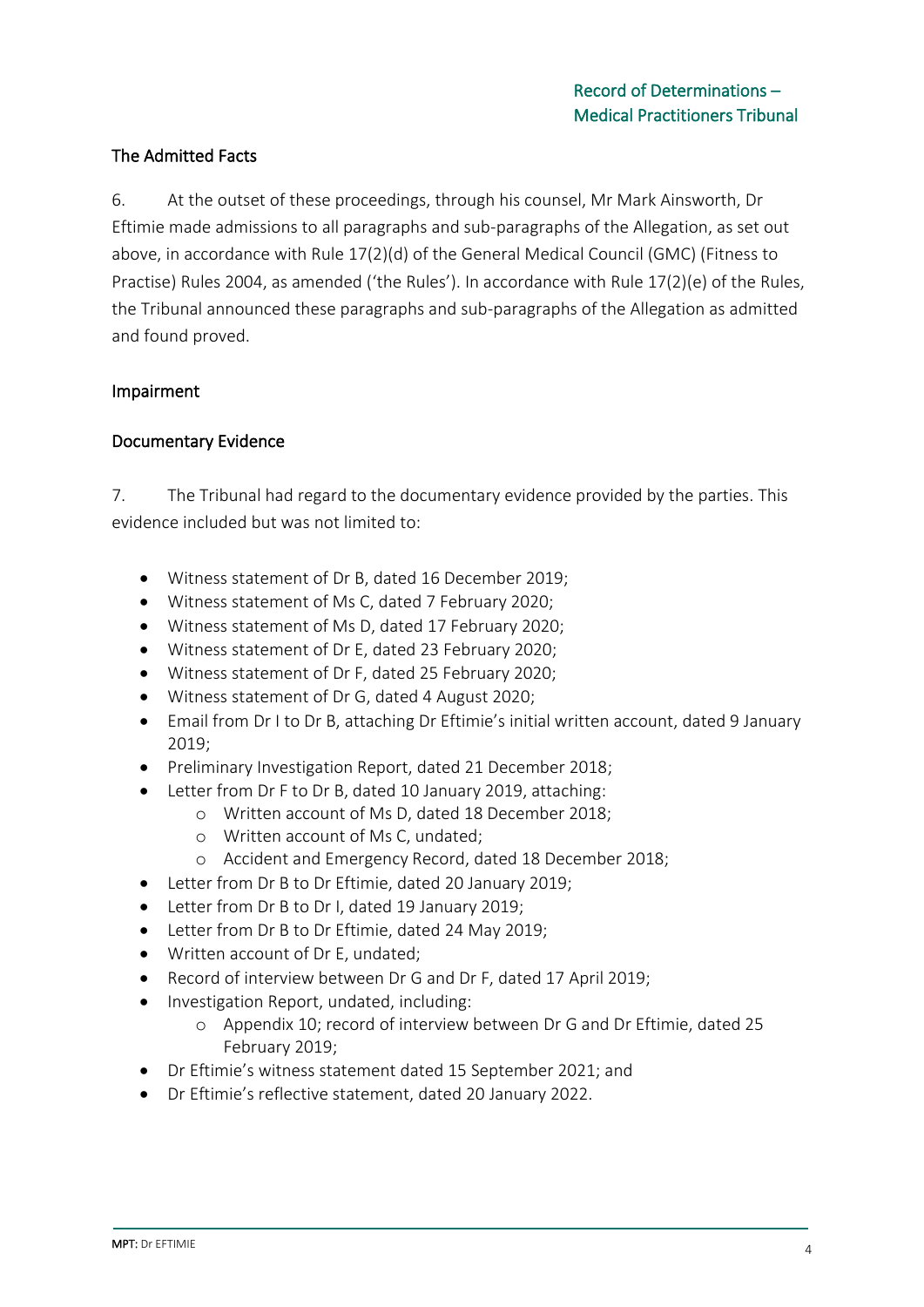## Evidence

8. The GMC did not call upon any of its witnesses in its case. Dr Eftimie gave oral evidence under affirmation at the hearing, via video link on 24 January 2022.

## Submissions

## On behalf of the GMC

9. Mr Brook submitted that the evidence Dr Eftimie gave during examination by Mr Ainsworth, cross-examination by Mr Brook and responses to questions from the Tribunal were inconsistent leading to questions about Dr Eftimie's credibility and insight.

10. Mr Brook submitted that Dr Eftimie, in hiding his own perceived wrongdoing, was seeking to deflect any blame and in effect pass that on to other members of the A&E team. His belief that he had not done enough for Patient A and that a prescription of antibiotics could have contributed to a better outcome for Patient A led him to seek to conceal this omission.

11. Mr Brook submitted that the retrospective false entries made by Dr Eftimie were an attempt to reapportion blame elsewhere and was serious.

12. Mr Brook submitted that Dr Eftimie was not more vulnerable than any other staff member and had acted out of self-preservation in dishonestly recording that he had prescribed the deceased Patient A with antibiotics.

13. Mr Brook submitted that Dr Eftimie breached the fundamental tenets of honesty and probity and as such this was misconduct. Mr Brook also submitted that Dr Eftimie had no insight with regard to the consequences of his action towards other staff members. Mr Brook further submitted that other staff members were upset as they felt that the blame for treatment not provided to a patient, who was deceased was being directed at them.

14. Mr Brook submitted that Dr Eftimie's practice should be found impaired on public policy grounds and to uphold public confidence in the profession.

### On behalf of Dr Eftimie

15. Mr Ainsworth submitted he does not take issue with the submissions made by Mr Brook concerning the seriousness of Dr Eftimie's conduct. However, he stated that no evidence exists that Dr Eftimie sought to implicate other staff members. He further stated that Dr Eftimie continued to work at the hospital for two more years until he resigned.

16. Mr Ainsworth submitted that Dr Eftimie was impaired at the time of his misconduct but that he was not currently impaired. He stated that a public interest impairment was not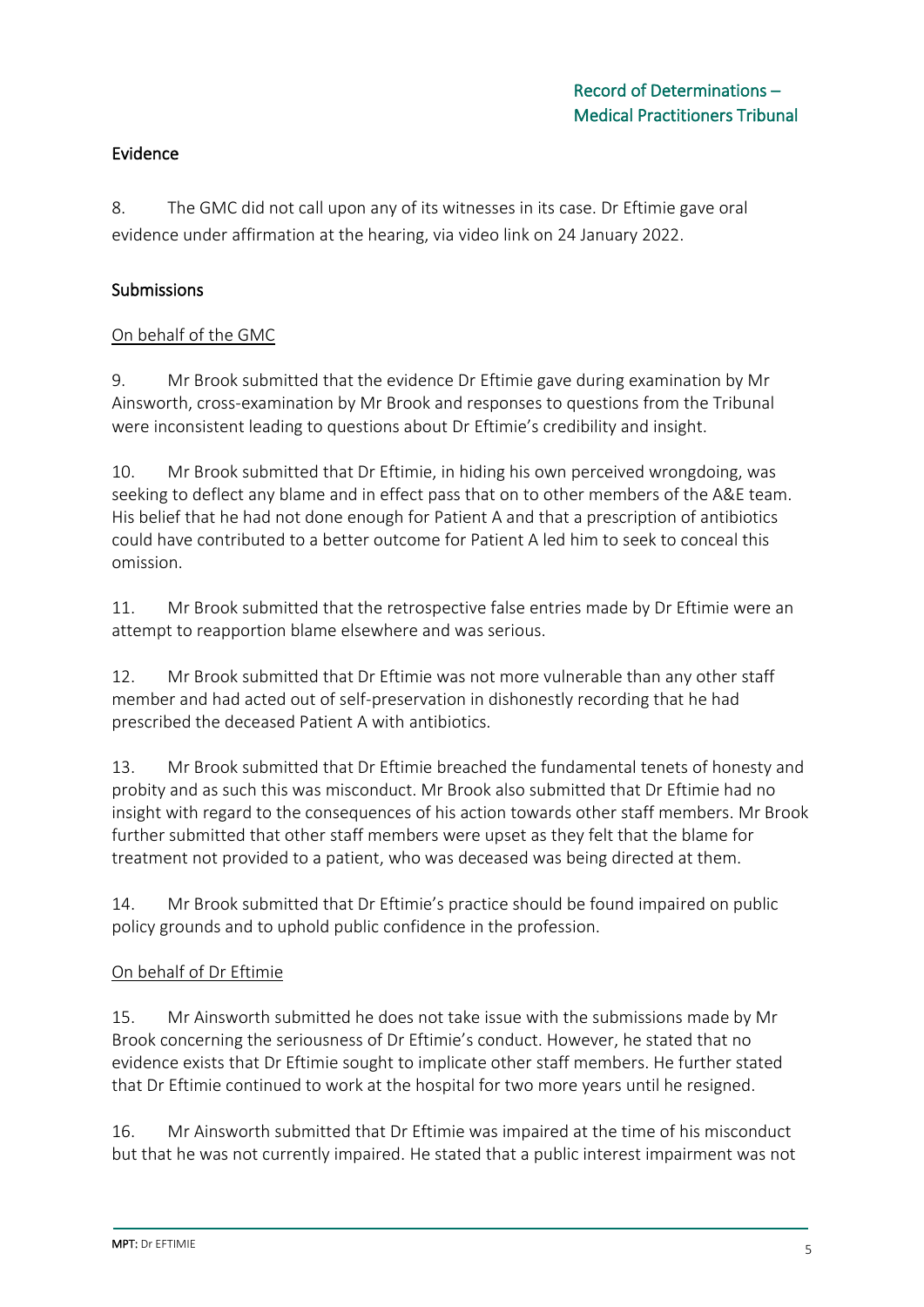relevant to this case, where a doctor had a good track-record both before and post the incident, was well-regarded by colleagues and had been permitted to remain in post. He set out that more than three years had elapsed since the incident and that Dr Eftimie has had sufficient time to remediate. He said the evidence before the Tribunal shows that Dr Eftimie has reflected and fully remediated.

17. Mr Ainsworth submitted Dr Eftimie does not excuse his serious breach of Good Medical Practice ('GMP'). However, he indicated that Dr Eftimie was a young doctor who had trained in Romania and was under workplace stresses and pressures. Mr Ainsworth submitted that Dr Eftimie was away from his family who had remained in Romania and had been required to cope alone. He reminded the Tribunal that Dr Eftimie had attempted to contact a senior urologist for advice.

18. Mr Ainsworth submitted that it was not unusual for doctors to appear before the Medical Practitioners Tribunal Service ('MPTS'), having completed a number of courses purportedly supporting their insight and remediation in the weeks prior to attending their hearing. Mr Ainsworth said that this was not the case for Dr Eftimie and stated that he undertaken courses in good time, and completed the Maintaining Professional Ethics course fifteen months before his hearing.

19. Mr Ainsworth submitted that Dr Eftimie recognised the importance of maintaining public trust in the profession and submitted that Dr Eftimie has learned that he can and should be more honest about his vulnerability. He concluded his submissions regarding impairment by asking what more could the doctor be expected to do, to evidence his insight and remediate his admittedly unacceptable and dishonest previous conduct.

# The Relevant Legal Principles

20. The Tribunal reminded itself that at this stage of proceedings, there is no burden or standard of proof and the decision of impairment is a matter for the Tribunal's judgement alone.

21. In approaching the decision, the Tribunal was mindful of the two stage process to be adopted: first whether the facts as found proved amounted to misconduct which was serious, and then whether the finding of that misconduct could lead to a finding of impairment.

22. The Tribunal must determine whether Dr Eftimie's fitness to practise is impaired today, taking into account his conduct at the time of the events and any relevant factors since then such as whether the matters are remediable, have been remedied and any likelihood of repetition.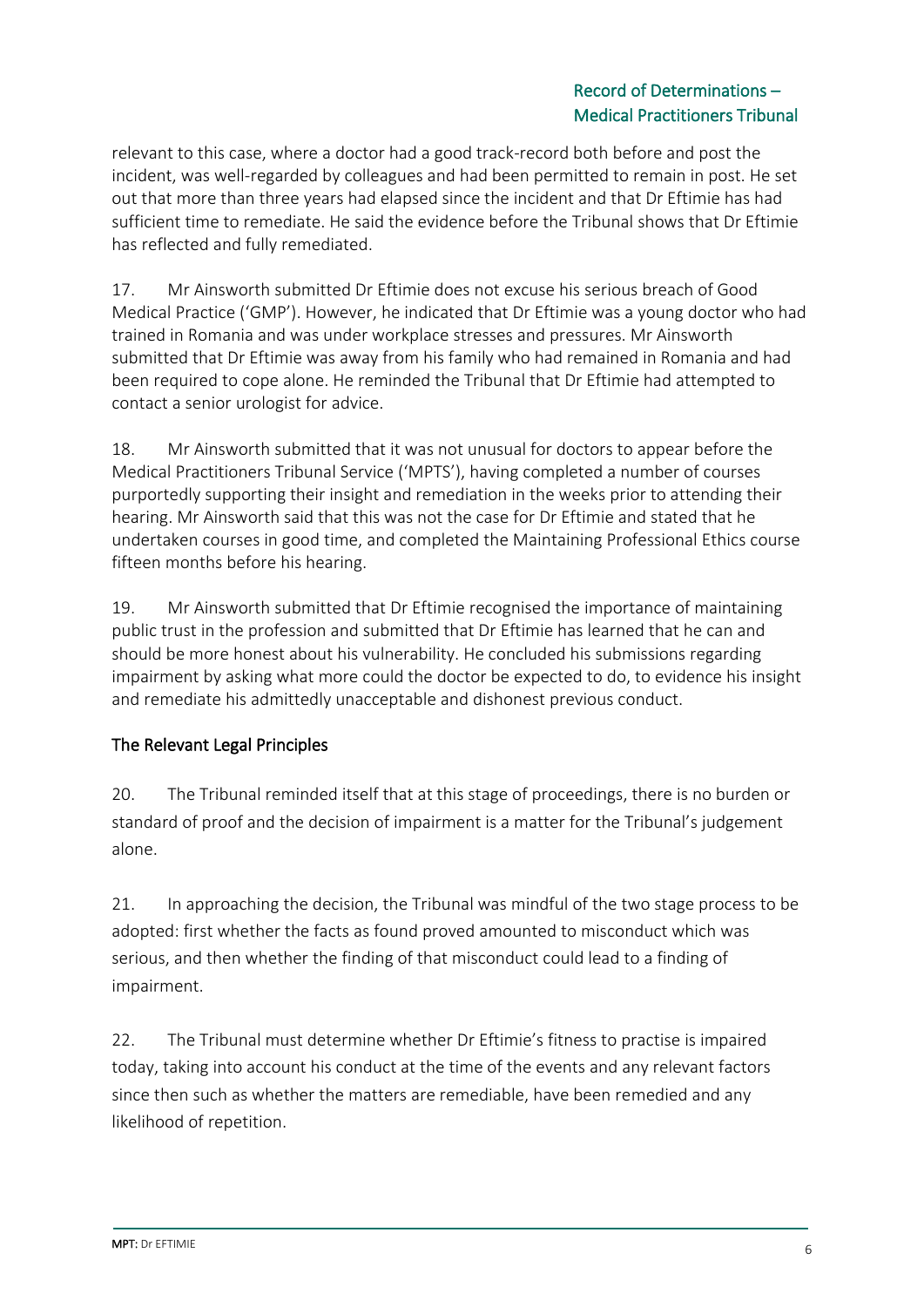23. Whilst there is no statutory definition of impairment, the Tribunal was assisted by the guidance provided by Dame Janet Smith in the Fifth Shipman Report, as adopted by the High Court in *CHRE v NMC and Paula Grant [2011] EWHC 297 Admin.* In particular, the Tribunal considered whether its findings of fact showed that Dr Eftimie's fitness to practise is impaired in the sense that he:

*'a. Has in the past acted and/or is liable in the future to act so as to put a patient or patients at unwarranted risk of harm; and/or*

*b. Has in the past brought and/or is liable in the future to bring the medical profession into disrepute; and/or*

*c. Has in the past breached and/or is liable in the future to breach one of the fundamental tenets of the medical profession; and/or*

*d. Has in the past acted dishonestly and/or is liable to act dishonestly in the future.'*

24. The Tribunal has borne in mind the General Medical Council's statutory overarching objective, which is the protection of the public, and that this involves the pursuit of the following objectives:

- to protect, promote and maintain the health, safety and wellbeing of the public;
- to promote and maintain public confidence in the medical profession; and
- to promote and maintain proper professional standards and conduct for members of that profession.

# The Tribunal's Determination on Impairment

# Misconduct

25. The Tribunal first assessed Dr Eftimie's dishonest conduct. It reminded itself that Dr Eftimie had admitted to retrospectively making deliberately misleading notes. These were: adding a note to give the impression that Dr Eftimie had, at about 10:31, noted that antibiotics should be administered as soon as possible; and had prescribed these at 10:45.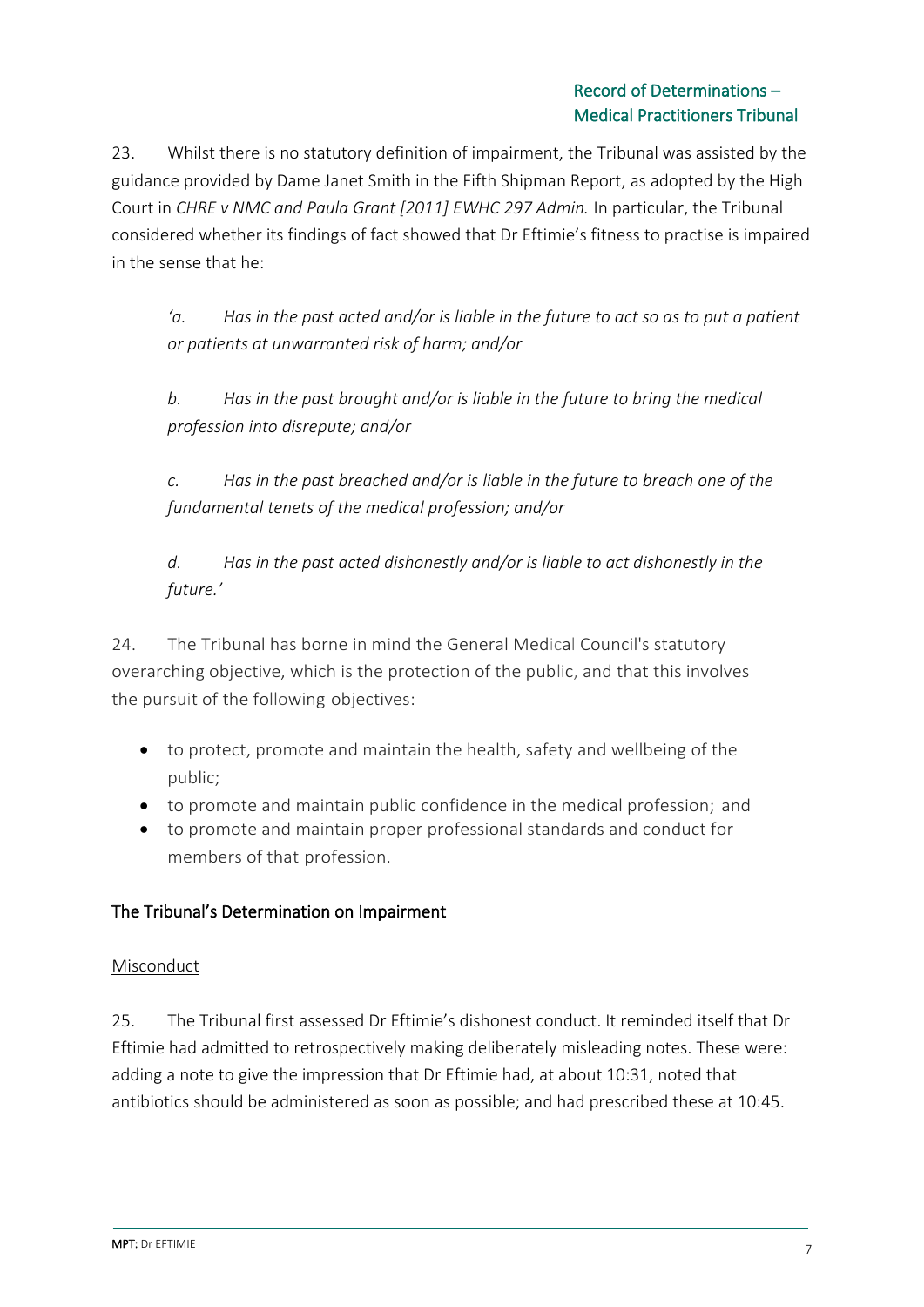26. The Tribunal also reminded itself that Dr Eftimie had admitted that his actions in making retrospective prescription entries were designed to conceal the fact that he had not prescribed antibiotics to Patient A prior to their cardiac arrest. The Tribunal also noted that Dr Eftimie had made false and dishonest retrospective entries in Patient A's clinical record. The Tribunal further noted that Dr Eftimie's actions were borne out of his fear and panic that he had failed to act in the best interests of Patient A in his own opinion, and that he should have prescribed antibiotics at an earlier stage.

27. The Tribunal was of the view that Dr Eftimie in dishonestly falsifying records to show he had prescribed medication for Patient A, had sought to divert any blame for Patient A's death that could be attributed to him; Dr Eftimie admitted as much, indicating that he thought that there was more that he 'should have done' for Patient A and that his entries dishonestly sought to cover this omission.

28. The Tribunal had regard to GMP paragraphs 1, 19, 21e and 65, which state:

*1 Patients need good doctors. Good doctors make the care of their patients their first concern: they are competent, keep their knowledge and skills up to date, establish and maintain good relationships with patients and colleagues, are honest and trustworthy, and act with integrity and within the law.* 

*19 Document you make (including clinical records) to formally record your work must be clear, accurate and legible. You should make records at the same time as the events you are recording or as soon as possible afterwards.*

*21e Clinical records should include: … who is making the record and when*

*65 You must make sure that your conduct justifies your patients' trust in you and the public's trust in the profession.*

29. The Tribunal concluded that Dr Eftimie's dishonest conduct fell so far short of the standards of conduct reasonably to be expected of a doctor as to amount to misconduct. The Tribunal has found that, by his own admission, Dr Eftimie's primary concern was his own position. The Tribunal was in no doubt that his behaviour was very serious and that a finding of misconduct should be recorded.

30. The Tribunal having found that the facts found proved amounted to misconduct, went on to consider whether, as a result of that misconduct, Dr Eftimie's fitness to practise is currently impaired.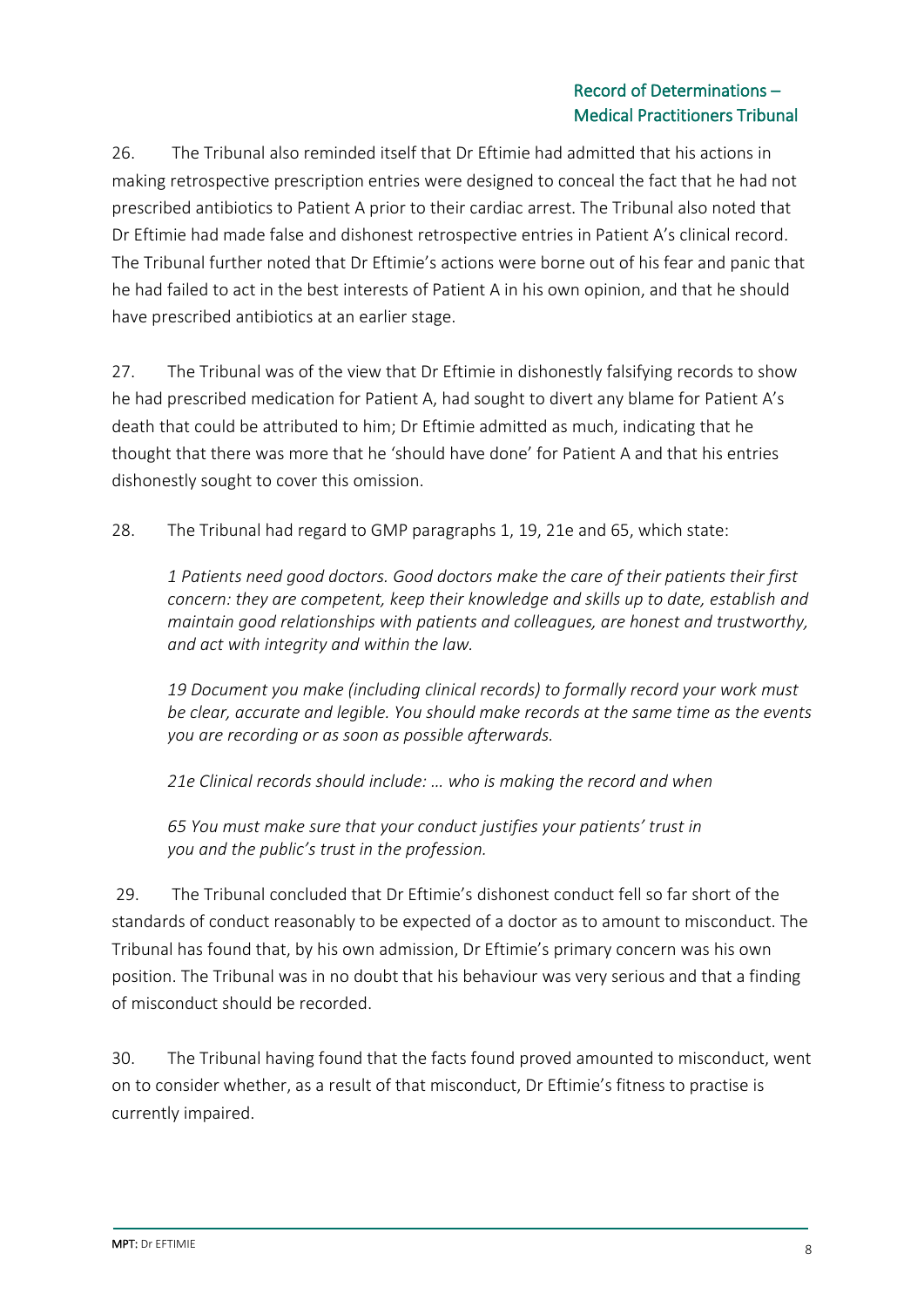#### Impairment

31. The Tribunal went on to assess whether Dr Eftimie's fitness to practise is currently impaired by reason of his misconduct. It noted that dishonesty is generally hard to remediate but that it is not inevitable that every finding of dishonesty required a finding of impairment. It had regard to the character and extent of Dr Eftimie's dishonesty.

32. The Tribunal took into account that Dr Eftimie had attended a substantial ethics course, over three days, to help him to develop insight into his dishonesty and had provided a reflective statement, dated 20 January 2022. The Tribunal also regarded positively Dr Eftimie's willingness to give evidence under affirmation.

32. The Tribunal considered that the regulatory process has been a salutary lesson to Dr Eftimie. It considered the remorse he expressed during his oral evidence in this hearing was genuine, reflecting that he regretted the dishonest actions which had brought him before this Tribunal. The Tribunal also noted that Dr Eftimie's dishonesty was related to one clinical episode and that there was no evidence before it of dishonesty in relation to other clinical episodes before or since the events involving Patient A. The Tribunal had documentary evidence provided by the GMC which indicated that colleagues regarded Dr Eftimie highly and that the investigating officer was of the view that the risk of repetition was low: 'I strongly doubt he would ever repeat the same actions if he found himself in a similar situation'.

33. However the Tribunal noted that Dr Eftimie's conduct was not confined to one spontaneous act of dishonesty, in amending patient records on 18 December 2018, borne out of his fear that he had omitted to do something which he thought he should have done. Dr Eftimie had understood that creating false prescription entries was wrong but had gone on to try and deceive investigating colleagues for a number of months, despite being given numerous opportunities to explain fully his wrongdoing. His responses in the months that followed Patient A's death concerned him indicating only that his error had been an inadvertent error in recording the time of his entries. He even suggested that he had made these entries during resuscitation efforts in case these were effective, with a plan for Patient A to be provided with medication, albeit he now accepts this was a lie.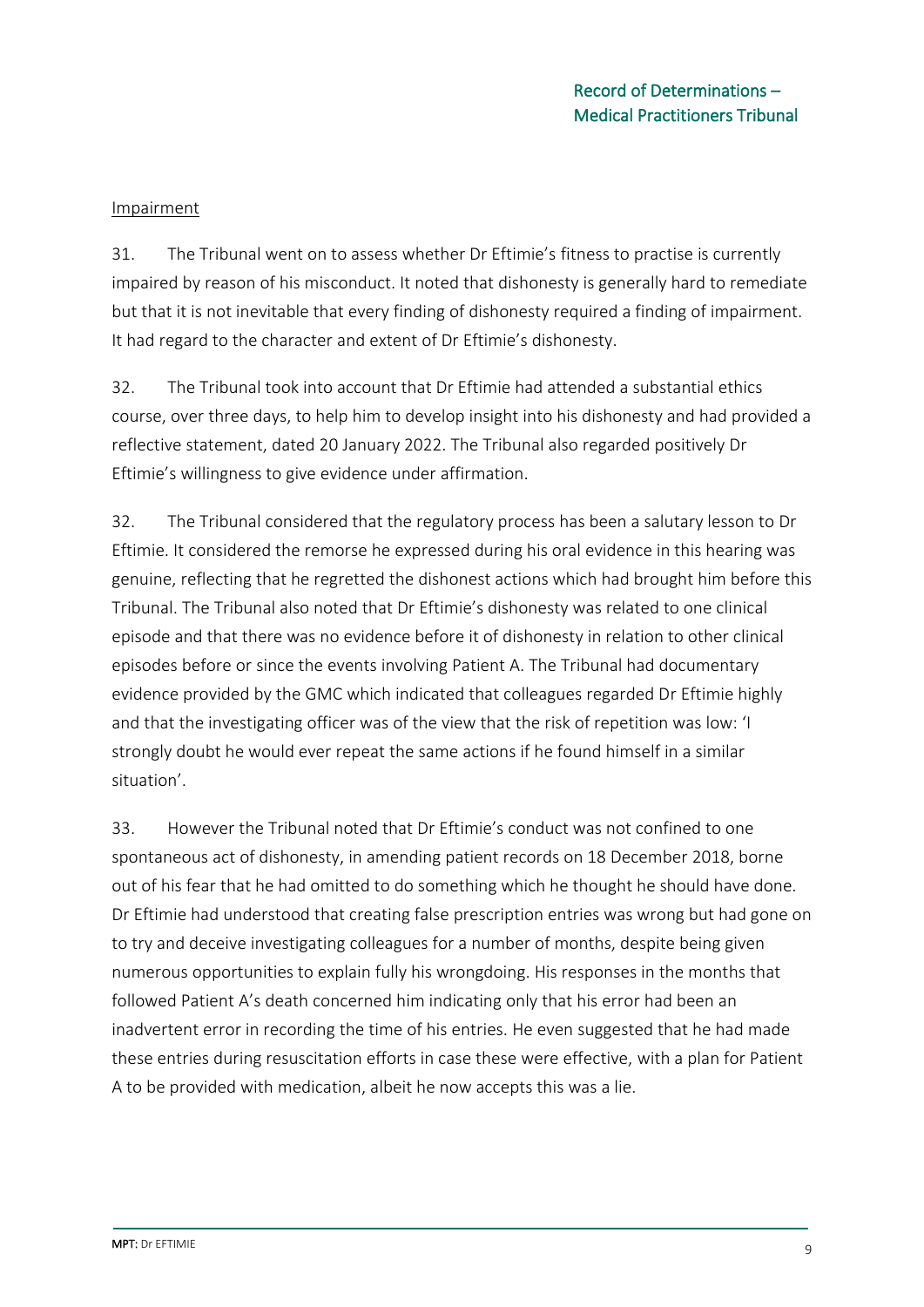34. The Tribunal has considered the chronology of events and what Dr Eftimie had indicated at different times, (underlined):

18 December 2018 A junior doctor Dr E asked Dr Eftimie about the entry he had made about prescribing medication, shortly after Patient A's death in the early afternoon. Dr E had been asked if he had prescribed Patient A medication but showed that he had not. Dr Eftimie indicated that he had prescribed the medication and told A&E staff but forgotten to record it.

> Dr E said he was not allowed to look at the notes to prepare a coroner's referral because Dr Eftimie had raised a complaint about A&E staff.

18 December 2018 A member of A&E staff reported her concerns about the retrospective entry and a meeting took place. After being questioned by Dr F, a senior doctor, Dr Eftimie originally denied that he had made the entries.

He then stated he had accidentally written the wrong time.

A member of A&E staff present at the meeting recalled Dr F having a frank discussion with Dr Eftimie, in which Dr F questioned why he would have prescribed antibiotics to a dead patient as there would be no point. Dr Eftimie is recalled trying to "wriggle out of answering the question"; he kept stating he must have written the wrong time.

It was said 'he did not openly admit to making retrospective errors'… but did apologise for getting the timing wrong.

Dr F identified both a clinical issue and a professional conduct issue and referred this to his manager.

- 18 December 2018 Dr Eftimie sent an email to confirm that he had got the time incorrect when he had made his records. He indicated that he had made the entry prescribing medication while the A+E team performed resuscitation on the patient. The error made was that the time entry should have been 11.45 (approximately the time of the resuscitation) not 10.45.
- 15 January 2019 An Assistant Medical Director met with Dr Eftimie. Dr Eftimie maintained that it was only the timing that was wrong.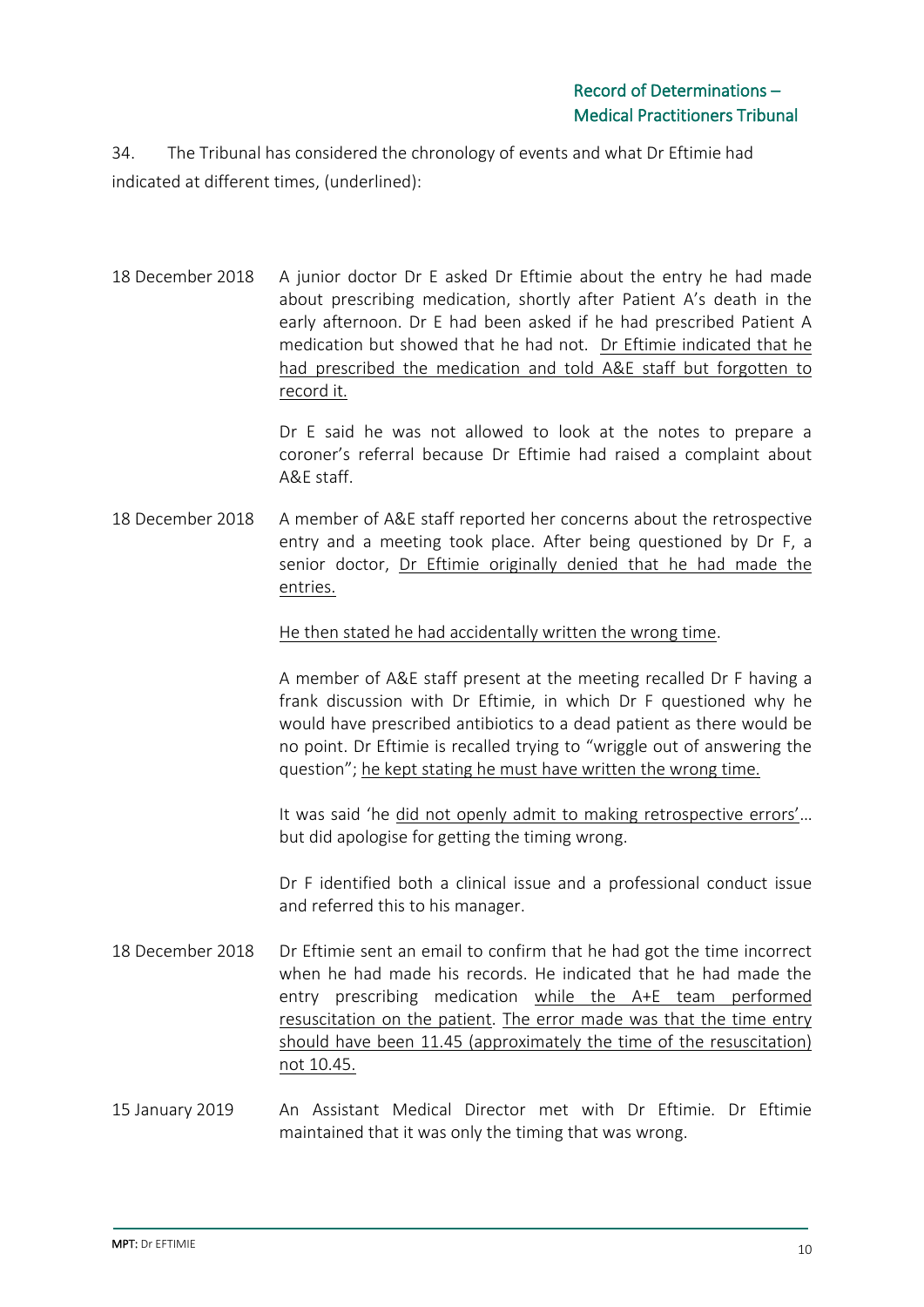- 25 February 2019 In an interview Dr Eftimie told Dr G (the case investigator) that he just got the time wrong in error when making the prescription entry. He said that he would have had his phone with him. Dr G noted that he had made a very specific timing entry of 10.31am within his entry on the case notes. He suggested that the prescription would have been relevant had the resuscitation been successful.
- 17 April 2019 The investigating officer interviewed Dr F who confirmed that Dr Eftimie had accepted that his notes were retrospective and that his entries were 'accidental and a mistake.' She wrote a report in which she it was said:

"He states that the error was in his time documentation."

35. The Tribunal noted that what Dr Eftimie suggested for several months following Patient A's death was that he had simply made an error in the time of his retrospective clinical record entries. It has evidence that Dr Eftimie even in the months following Patient A's death was unwilling or unable to acknowledge his dishonesty in deliberately writing the prescription after the patient's death and timing this to suggest it was before that.

36. It was put to Dr Eftimie in cross-examination by Mr Brook that his actions were not simply a mistake but a deliberate attempt to conceal his omission and shift any blame from him onto other staff colleagues. The Tribunal were disappointed that Dr Eftimie when asked about this blame being shifted onto other staff and colleagues, did not appear able to admit the consequence of his actions. Dr Eftimie in response indicated that at the time he was only thinking of his own position rather than any further ahead. In response to a direct question Dr Eftimie denied that he had ever tried to blame A&E staff for not administering antibiotics. This is at odds with documentation before this Tribunal where Dr E has recorded that he could not access Patient A's records in order to make a coroner's referral because Dr Eftimie had raised a complaint about A&E staff.

37. In response to a Tribunal question about the ethics course Dr Eftimie stated that, 'the course had helped me understand why I did this, assisted me in gaining insight and helped me to avoid making the same mistake again'. On hearing this, the Tribunal asked Dr Eftimie, given the three years that have elapsed and the courses that he had undertaken, whether he now understood why he had not taken the multiple opportunities to be completely honest about what he did, detailing what he was trying to conceal. Dr Eftimie, whilst stating that the course had been helpful to him in giving him the tools and language to understand his thought processes, did not articulate what these were.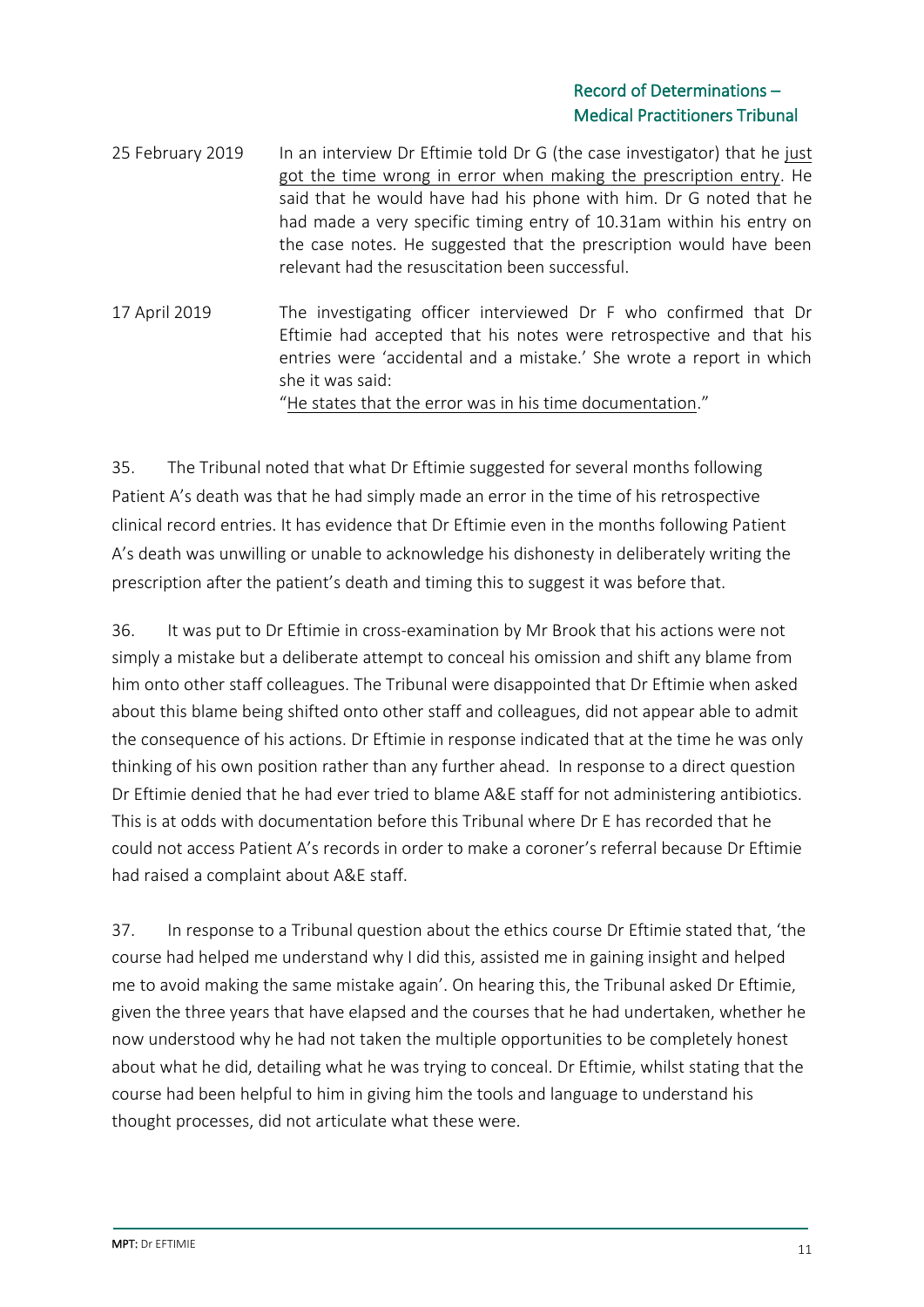38. The Tribunal were also of the view that Dr Eftimie's reflective statement was not sufficient to evidence his insight into his wrongdoing. Whist it set out the principles that are relevant it did not include details that illustrate how Dr Eftimie has reflected on his behaviour and applied them in practice to this case. For example, the reflective statement does not consider how and why the incident came about in terms of what was going through Dr Eftimie's mind both at the time and in the months that followed. Dr Eftimie was asked about this when he gave oral evidence and whether the course and the reflection he had undertaken had allowed him to recognise what had stopped him from taking advantage of the numerous opportunities he was presented with to be honest.

39. The Tribunal accepts that insight can take time to develop but considers that full insight involves accepting responsibility for the full history of events, showing recognition of how his wrongdoing could have impacted his colleagues who could have been criticised, Patient A's relatives and others, particularly if the timely prescribing of the antibiotics had been clinically relevant. The Tribunal were of the view that Dr Eftimie could have provided more detailed responses to questions when he gave evidence and noted that his responses on more than one occasion were one-word answers or repeated that the course he had attended gave him the skills and language to better understand his behaviour, without setting out what it was that he better understood. The Tribunal were accordingly left with the impression that Dr Eftimie has not fully understood the gravity of his behaviour and dishonest conduct.

40. The Tribunal has taken into account what Dr Eftimie has told them about the chronology of events. It notes that Dr Eftimie was informed during the course of the investigation that the prescribing of antibiotics to Patient A was not clinically relevant. It notes that his admissions to being dishonest follow this. Acting dishonestly in the belief that he had not provided adequate patient care in a critical situation, combined with insufficient insight to convince the Tribunal that the factors contributing to this behaviour were fully understood, means that there is a risk of repetition. Accordingly a finding of impairment is required for patient protection. That his belief was mistaken and the lie not clinically relevant on this occasion is a matter of chance and not relevant to the nature of the wrongdoing that the doctor has tried to hide.

41. The Tribunal has had regard to Dr Eftimie's position at the time, when he had only been in post for 10 months, in a new country, without the support of his immediate family, and undertaking a heavy workload. It accepts that he experienced panic because he did not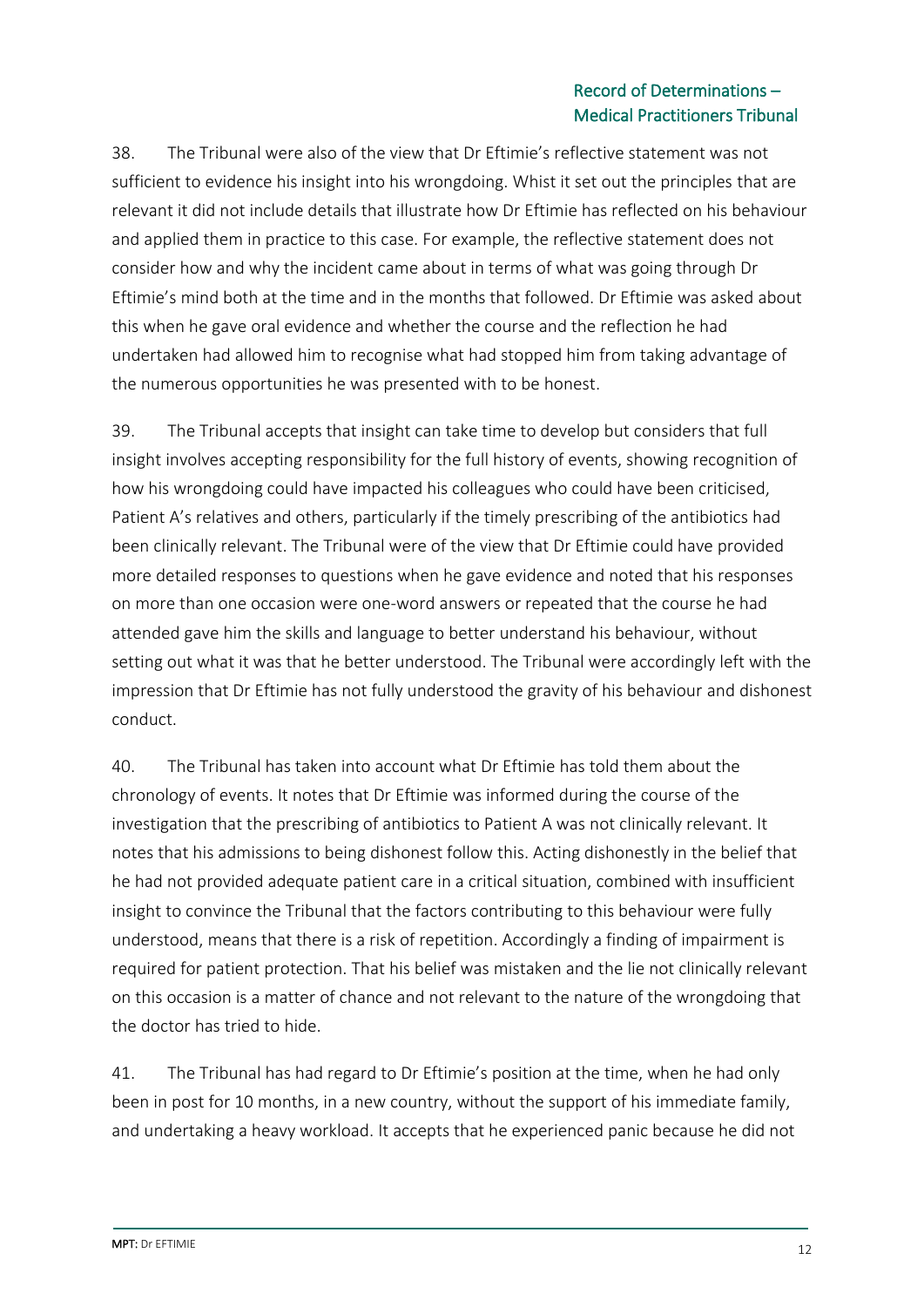have expertise in urology and that finding Patient A unresponsive after his earlier attempt to take a history was a shock to him. It accepts that the doctor is remorseful of actions that have brought him before his regulator and has shown a willingness to remediate by undertaking relevant courses. However, it also notes that Dr Eftimie was not candid despite being provided with ample opportunity to be so over several months. While the Tribunal takes into account that Dr Eftimie, from the outset of investigations at the Hospital did quickly acknowledge that he had not in fact prescribed medication in advance of cardiac arrest, and the times recorded were incorrect, it is only now that there have been admissions to the motive for his dishonesty. This was to conceal an omission and evade blame for the proper treatment of Patient A, once he knew that they were deceased.

42. The Tribunal considered that a member of the public would be shocked by Dr Eftimie's conduct, and that it was a breach of the public's trust in the profession. Dr Eftimie put his own interest first when seeking to dishonestly hide what had occurred and make good him perceived omission.

43. Although the initial act may have initially been borne out of fear and selfpreservation, it was not confined to one impulsive or momentary act of dishonesty. It considered that Dr Eftimie had failed to uphold the standards of GMP or to justify the trust that members of the public should be able to have for the profession. He has behaved in a way that is grossly at odds with what is expected of doctors.

44. Given all the circumstances of this case, the Tribunal determined that a finding of current impairment is also required to maintain public confidence in the profession and to declare and uphold proper standards of conduct within the profession.

# Determination on Sanction - 28/01/2022

1. Having determined that Dr Eftimie's fitness to practise is impaired by reason of misconduct, the Tribunal now has to decide in accordance with Rule 17(2)(n) of the Rules on the appropriate sanction, if any, to impose

# The Evidence

2. The Tribunal has taken into account relevant evidence received during the earlier stages of the hearing in reaching a decision on sanction.

### **Submissions**

### On behalf of the GMC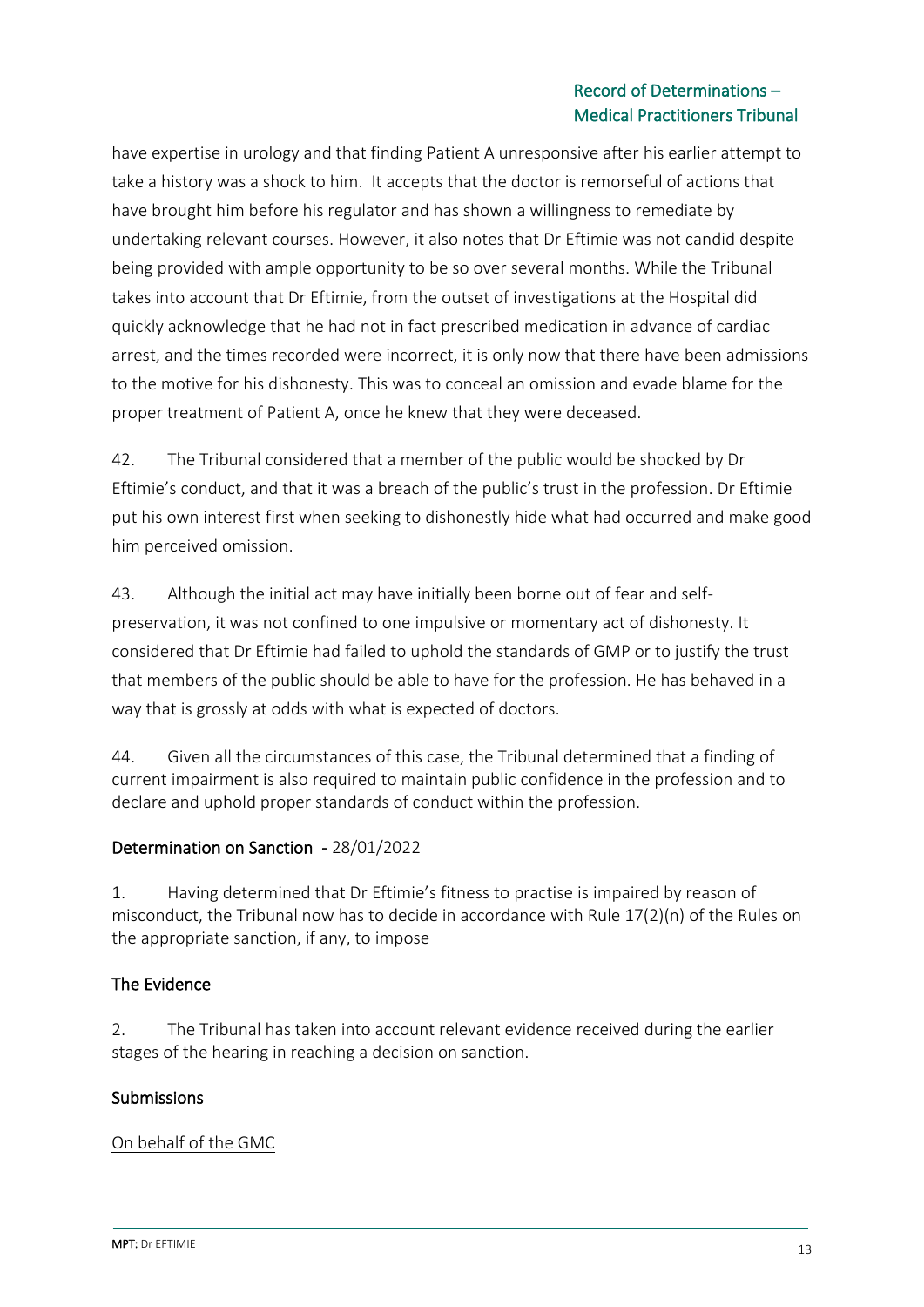3. On behalf of the GMC, Mr Brook referenced the Sanctions Guidance ('SG'). He drew the Tribunal's attention to paragraphs 79-84 and indicated that this was an instance of dishonesty that carried on for a period of time and had been covered up. He asked the Tribunal to consider paragraph 92 indicating that that this case was so serious that action must be taken to protect members of the public and uphold standards.

4. Mr Brook referenced paragraph 93 and that the doctor has acknowledged fault. He said that falsifying a patient's record is serious. He confirmed that there is no evidence that this was done in more than one clinical episode and that the doctor has apologised. He indicated that paragraphs 97(e)-(f) of the SG were relevant, and said that there had been no finding to suggest that this is misconduct that is not remediable.

5. Mr Brook submitted that there is a degree of insight although this could be developed further. He noted that Dr Eftimie's evidence still includes references to a "mistake" although he has explicitly admitted the allegations of dishonesty. He said that the Tribunal may want to consider paragraph 107-109 carefully, but that suspension was appropriate and that the GMC were not suggesting erasure.

6. He said that Dr Eftimie's dishonesty was intended to conceal his omission, motivated by seeking to exonerate himself and avoid blame, with that falling elsewhere, and that multiple lies had been told in furtherance of this. However, as this is related to one clinical episode only, the GMC do not consider his actions such that they are incompatible with continued registration.

7. He outlined that given the finding of impairment and the limit on the insight evidenced that there would need to be a review before the doctor could resume unrestricted practice.

# On behalf of Dr Eftimie

8. Mr Ainsworth indicated that he agreed with the thrust of what Mr Brook had said. He said that Dr Eftimie understands the issues in question and did not seek to go beyond what the Tribunal had indicated about the insufficiency of his insight. He submitted that Dr Eftimie was a relatively junior doctor at the time of the incident, having qualified under three years earlier and had only been in post for 10 months.

9. He said that he did not seek to rely on the fact that the doctor had qualified in Romania as some of his colleagues had suggested may have been relevant but did emphasise his relative inexperience, the fact that this was a single clinical episode and Dr Eftimie's genuine expression of apology.

10. Mr Ainsworth said that this was a case in which a sanction is required and that a Tribunal will normally consider sanctions sequentially, starting with conditions and thereafter considering the more onerous sanctions in ascending order of seriousness. He did not think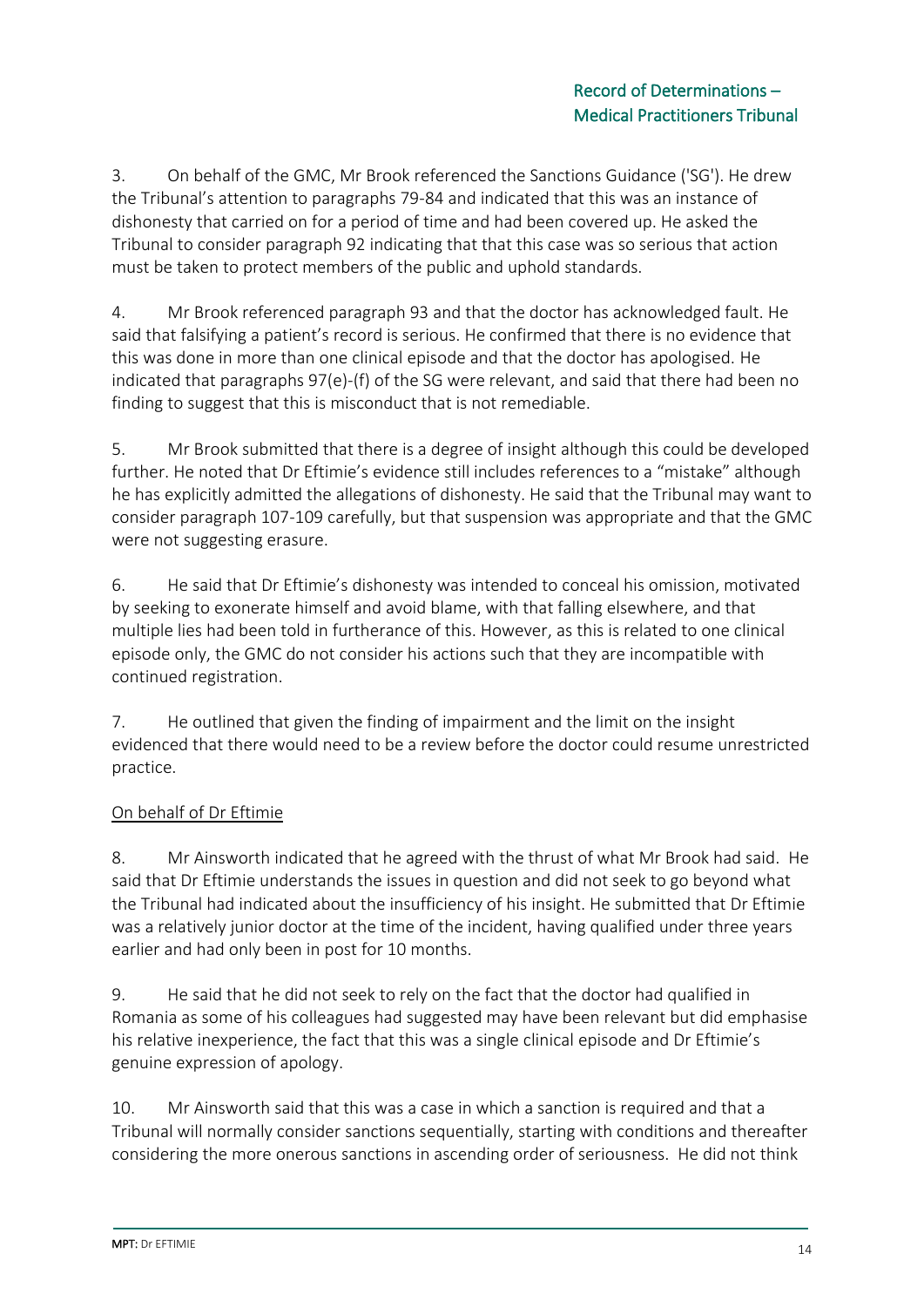this is a case where anything less that conditions was appropriate. However, now that the doctor is practising in Romania, while light touch conditions detailing an of exchange of data, etc. may be possible, anything that references supervisors etc. will not be a condition he can meet practically, and this was not due to a lack of effort on his part but reflects that there are not the same facilities available in that jurisdiction as are available here. Accordingly, conditions are not workable, whether deemed adequate or not.

11. Mr Ainsworth submitted that suspension for long enough to be able to demonstrate the insight that is incomplete is the suitable sanction. He agreed that this week has had a salutary effect on the doctor and that it builds on his Maintaining Professional Ethics course. Direct questioning and cross examination, for what he did and why he did it will have had an impact.

12. He said that this is not a case where if insufficient insight is not evidenced in three years, that the Tribunal should suppose it would never emerge. It is significant for any professional to appear before their professional regulator and a short period of suspension should be appropriate. While in usual circumstances eight to ten months might be imposed, three or four months - and less than six - would be what he would invite the Tribunal to impose. This would allow him to evidence the remainder of the insight lacking. He indicated that the Tribunal would want to consider paragraph 99 of the SG onwards and that a handful of months was a relatively short time but would be sufficient.

13. He agreed that a review would be required before the end of any period of suspension.

# The Tribunal's Determination on Sanction

14. The Tribunal considered the aggravating and mitigating factors in this case:

# Aggravating

- Dr Eftimie's actions were a serious breach of GMP;
- Dr Eftimie's dishonesty in falsifying records was compounded by repeated failings to tell the truth when it was suspected;
- Dr Eftimie's dishonesty arose in the context of his professional role;
- Dr Eftimie's dishonesty was designed to cover up a perceived clinical error on his part; and
- Dr Eftimie's dishonest effort to evade what he perceived as his fault in preventing a patient's death, could have led to this responsibility falling upon colleagues.

Mitigating

• Save for these matters, Dr Eftimie has an unblemished record;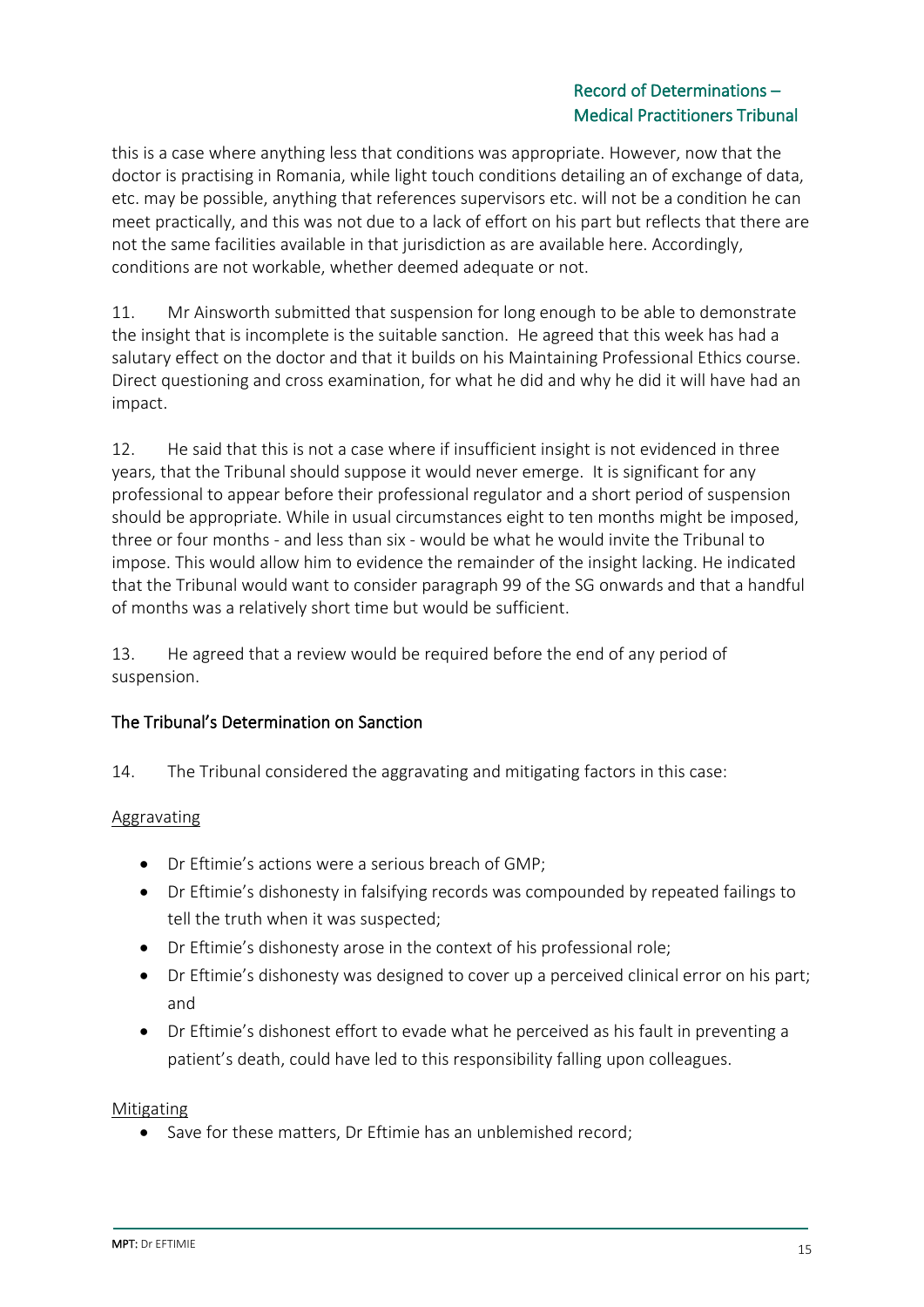- Although not a single act, it was an isolated clinical episode in the context of his career;
- Dr Eftimie did admit on 18 December 2018 that he had not prescribed medication before Patient A went into cardiac arrest and that his notes were made retrospectively, (albeit not admitting dishonesty);
- There has been a lapse of time since the incident, (without any repetition of dishonesty in another clinical episode), which has allowed Dr Eftimie to work on remediation;
- There was evidence that Dr Eftimie has taken the need to remediate seriously by undertaking relevant courses and training;
- There was evidence of remorse and regret, reflecting some insight; and
- There was evidence before the Tribunal that the dishonesty was out of character for the doctor and arises out of a particular set of circumstances at a particular time. This included his relatively junior position, his lack of training in urology and the fact that when he called for specialist advice this was not forthcoming.

15. The decision as to the appropriate sanction to impose, if any, in this case is a matter for this Tribunal exercising its own judgement.

16. In reaching its decision, the Tribunal has taken account of the SG and of the overarching objective. The Tribunal was mindful that the SG provides guidance and, if departed from, the Tribunal has to explain why. The Tribunal has also taken into account the submissions of parties.

17. Throughout its deliberations, the Tribunal has applied the principle of proportionality, balancing Dr Eftimie's interests with the public interest. It has borne in mind that the purpose of sanctions is not to be punitive, but to protect patients and the wider public interest, although the sanction may have a punitive effect. It notes what is said about the difficulty, perhaps impossibility, of Dr Eftimie complying with conditions even if these were deemed appropriate.

# No Action

18. In coming to its decision as to the appropriate sanction, if any, to impose in Dr Eftimie's case, the Tribunal first considered whether to conclude the case by taking no action.

19. In considering whether there were exceptional circumstances to justify taking no action in this case the Tribunal had regard to several matters. There was sympathy for the doctor in relation to what must have been a stressful time for him in December 2018, given his situation at the time, which included having a heavy workload, providing Urology cover without having training in this specialty, and Patient A's unexpected death. The Tribunal also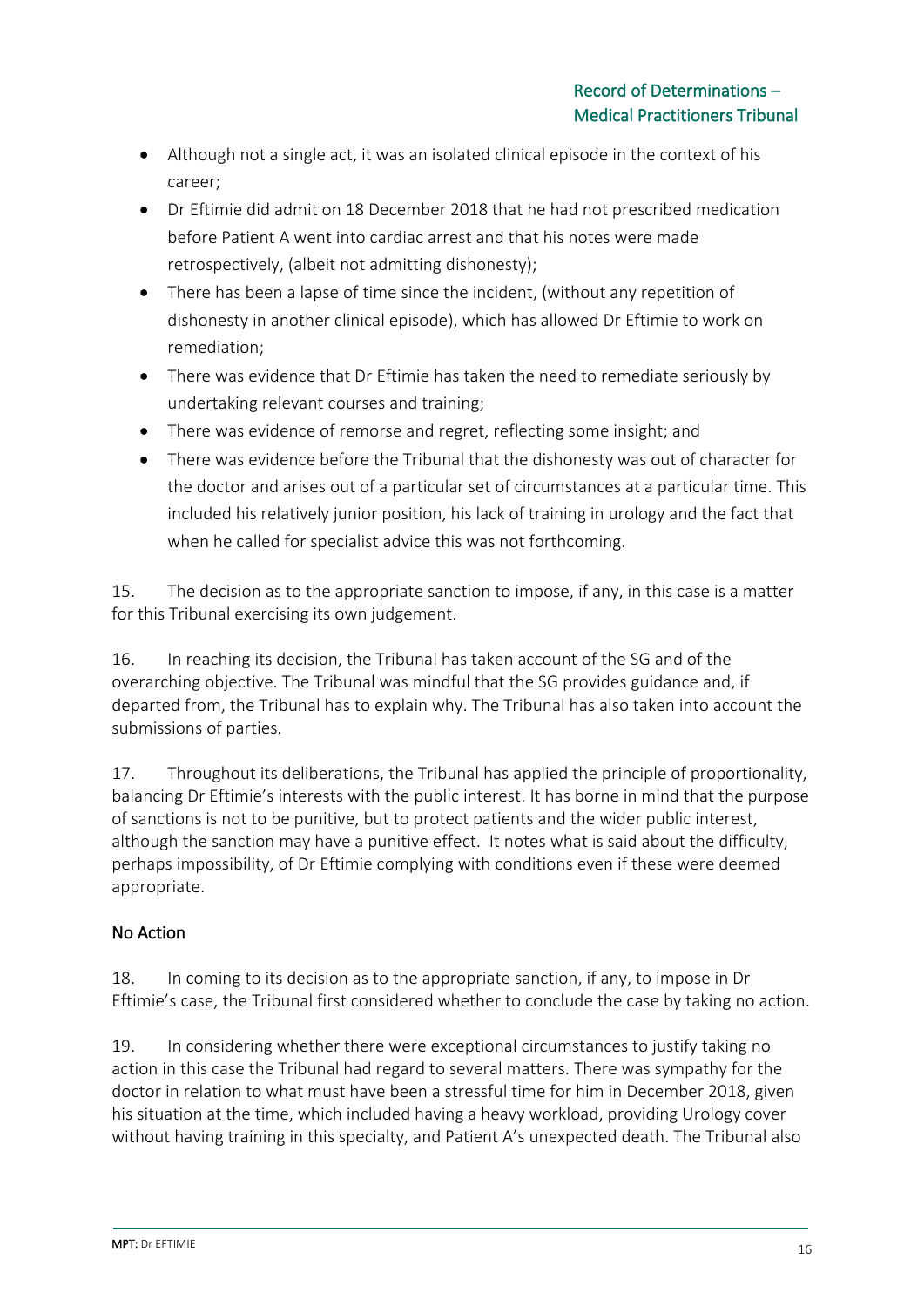took into account the fact that Dr Eftimie was working in the UK when he was isolated from his immediate family who were in Romania.

20. The Tribunal was mindful of the passage of time since the events and that Dr Eftimie has demonstrated a willingness to address remediation, by attending courses and undertaking training in the importance of accurate record-keeping and expressed remorse. While it is not of the view that it has sufficient evidence of his insight, it does consider that his failings are remediable and could be remediated.

21. The Tribunal was also mindful that Dr Eftimie's clinical skills were valued, and that the public interest will be served by allowing Dr Eftimie to return to unrestricted practice.

22. However, the Tribunal took into account the nature of Dr Eftimie's dishonesty. It considered that other medical professionals would regard Dr Eftimie's behaviour as unacceptable. The unacceptability of this behaviour by a doctor, recognising that membership of a profession has both its rewards and its obligations, needed to be marked by a sanction. The exceptional circumstances justifying taking no action were not found to be present.

23. The Tribunal therefore determined that in view of the serious nature of the Tribunal's findings on impairment, it would not be sufficient, proportionate or in the public interest, to conclude this case by taking no action.

# **Conditions**

24. The Tribunal next considered whether it would be sufficient to impose conditions on Dr Eftimie's registration. It has borne in mind that any conditions imposed would need to be appropriate, proportionate, workable and measurable.

25. The Tribunal noted that neither counsel considered that conditions were workable

26. Irrespective of their practicality, the Tribunal determined that it would not be sufficient to direct the imposition of conditions on Dr Eftimie's registration as it would not adequately protect the public or address the public interest concerns in the case.

# Suspension and Erasure

27. The Tribunal then went on to consider whether suspending Dr Eftimie's registration would be appropriate and proportionate.

28. The Tribunal were mindful of the gravity of Dr Eftimie's misconduct. However, it took into account that his conduct was said to be out of character and that the investigating officer at the Hospital shared her view after interviewing Dr Eftimie and colleagues, that there was little risk of repetition. While the Tribunal does not currently share that confidence given the inadequate material provided by way of demonstrating insight, it is alive to possible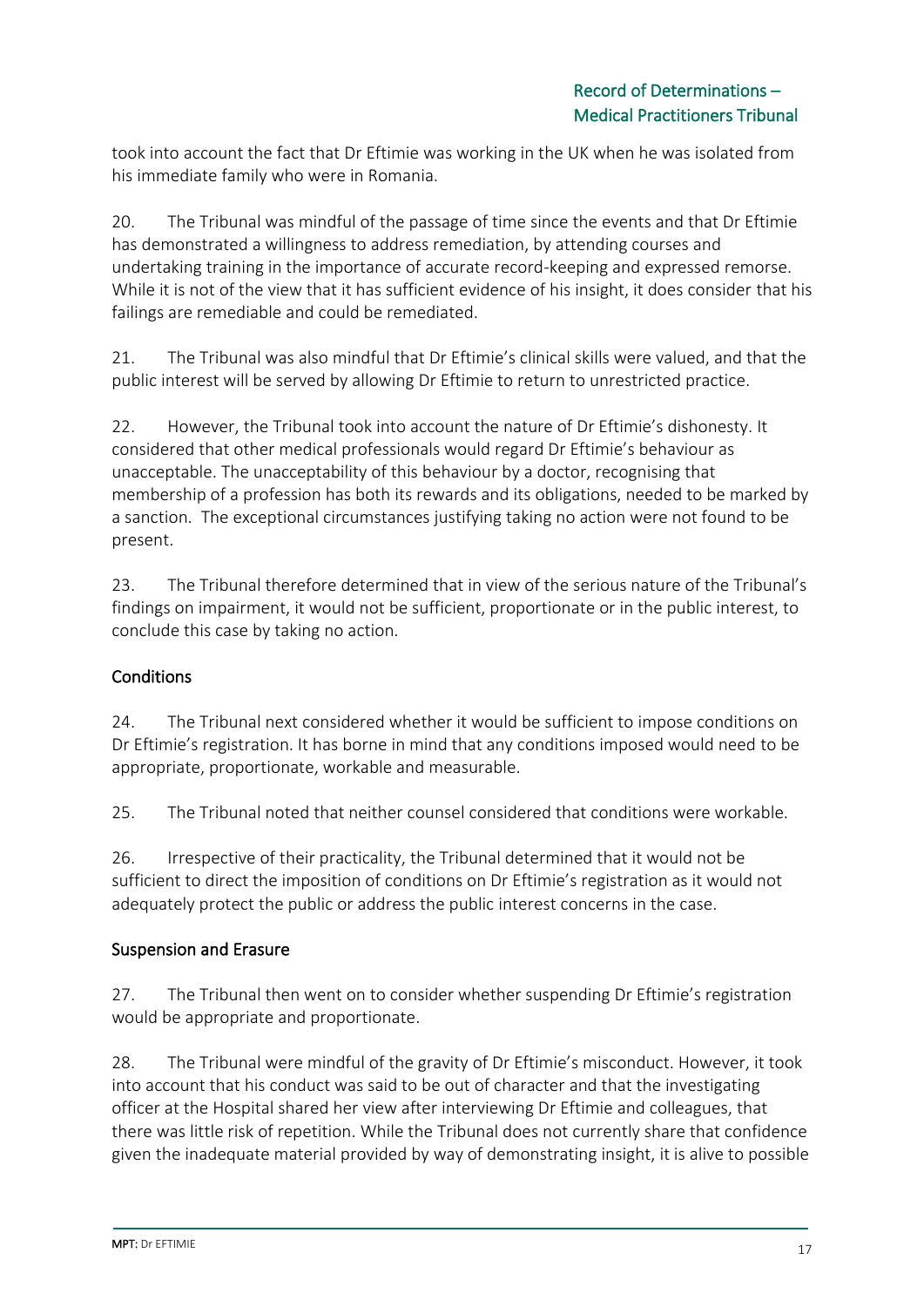communication issues where a doctor's first language is not English. For example, it accepts that his use of the word "mistake" within his evidence was used to mean something that was 'wrong', rather than something that was unintentional.

29. The Tribunal has found that Dr Eftimie was slow to admit his dishonesty, continuing to use the excuse that he had written his clinical notes prescribing antibiotics in the hope that this could help Patient A if resuscitation was successful. This excuse had been repeated through the early months of 2019 even after Dr F had been clear in December 2018, that there was evidence that he had only made these notes after he knew that the resuscitation of Patient A had not been successful. The admissions of dishonesty in relation to creating false records and in doing so for the purpose of concealing his perceived clinical error are only before this Tribunal now.

30. The Tribunal considered that once Dr Eftimie had lied, he may have felt unable to extricate himself from that lie. However, his efforts to work with colleagues, who had reason to be wary of him and earn their trust, can be seen in the views of colleagues who acknowledged his remorse for what happened and believed his actions in relation to this clinical episode to be out of character.

31. As the dishonesty was both persistent and attempts were made to cover it up the Tribunal did consider the sanction of erasure. However, given that this case involved a single clinical episode concerning one patient, it considers that erasure would be disproportionate, taking into account the mitigating circumstances that exist.

32. The Tribunal considers that a period of suspension would enable Dr Eftimie to further reflect on what had gone wrong, and would be sufficient to mark the wrongdoing and satisfy the public interest.

33. The tribunal considered that a period of five months suspension should be sufficient to enable Dr Eftimie to complete his remediation by further reflecting. It would also uphold the public interest in marking the seriousness of Dr Eftimie's misconduct and send a message to the profession about the standards expected of a doctor.

34. The Tribunal determined that given its finding that there had been insufficient evidence of remediation and insight, that it would be useful to direct a review.

35. The Tribunal considered that a reviewing Tribunal would be assisted if Dr Eftimie provided:

- An updated reflective statement which demonstrates that he has developed full insight into his behaviour, addressing the potential consequences of it for others, reflecting the facts of this case;
- Evidence of Continuing Professional Development;
- Any other information that he considers will assist the reviewing Tribunal.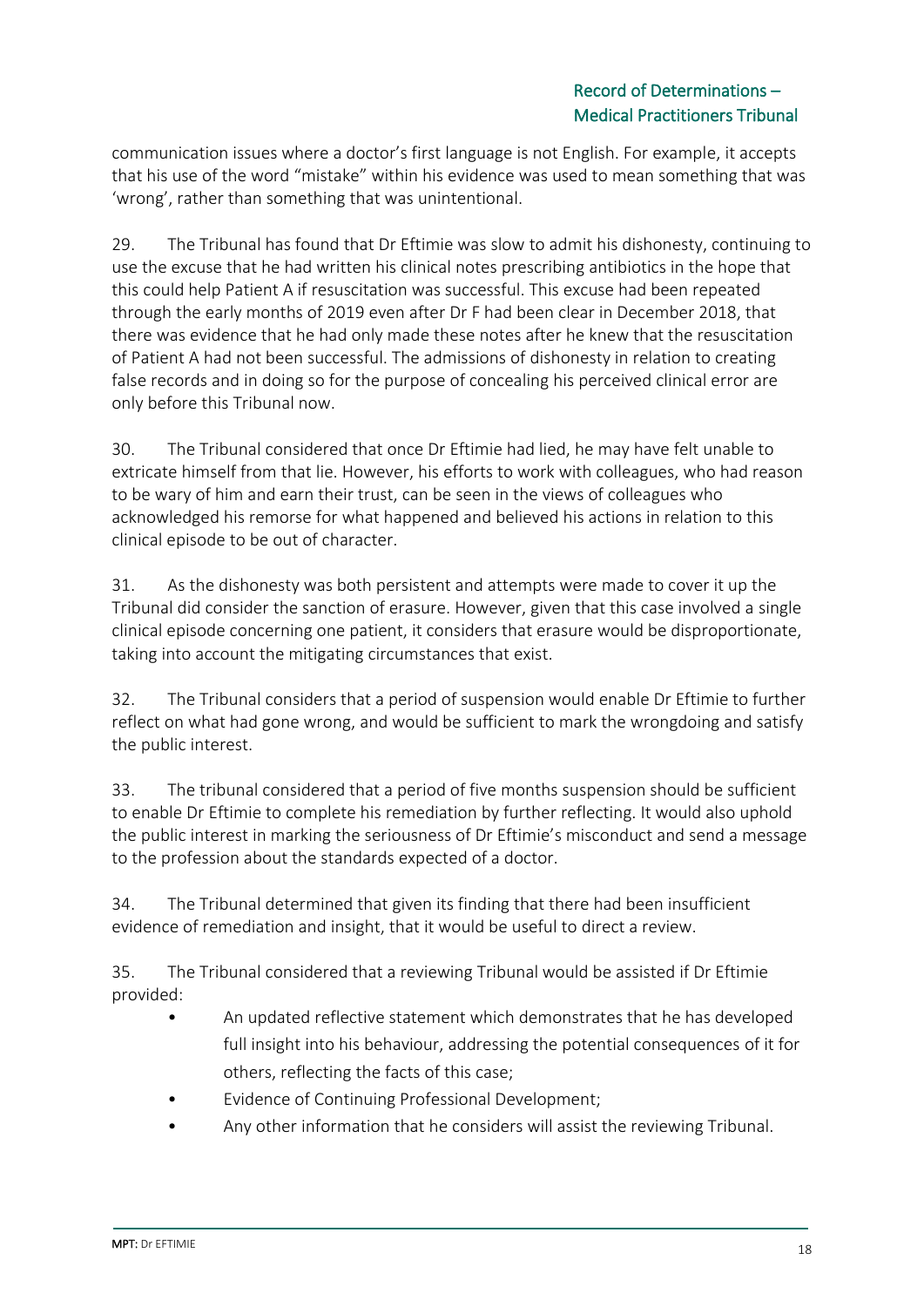## Determination on Immediate Order - 28/01/2022

1. Having determined to suspend Dr Eftimie's registration for a period of 5 months, the Tribunal now has to consider, in accordance with Rule 17(2)(o) of the Rules, whether Dr Eftimie's registration should be subject to an immediate order.

### Submissions

### On behalf of the GMC

2. Mr Brook did not make an application on this matter and stated that an immediate order of suspension was not necessary.

#### On behalf of Dr Eftimie

3. Mr Ainsworth agreed with Mr Brook's submission and stated that an immediate order was not necessary given the details of this case.

#### The Tribunal's Determination

4. The Tribunal in coming to its decision on an immediate order of suspension it had regard to paragraphs 172-173 of SG:

*'172. The tribunal may impose an immediate order if it determines that it is necessary to protect members of the public, or is otherwise in the public interest, or is in the best interests of the doctor…*

*173. An immediate order might be particularly appropriate in cases where the doctor poses a risk to patient safety. For example, where they have provided poor clinical care or abused a doctor's special position of trust, or where immediate action must be taken to protect public confidence in the medical profession'*.

5. The Tribunal took into account the submissions made by parties and its substantive findings on impairment and sanction in coming to a decision regarding whether to impose an immediate order of suspension.

6. Given that the substantive findings of the Tribunal on impairment have been made in part on public protection grounds, a risk to patients has been found to exist. This risk will